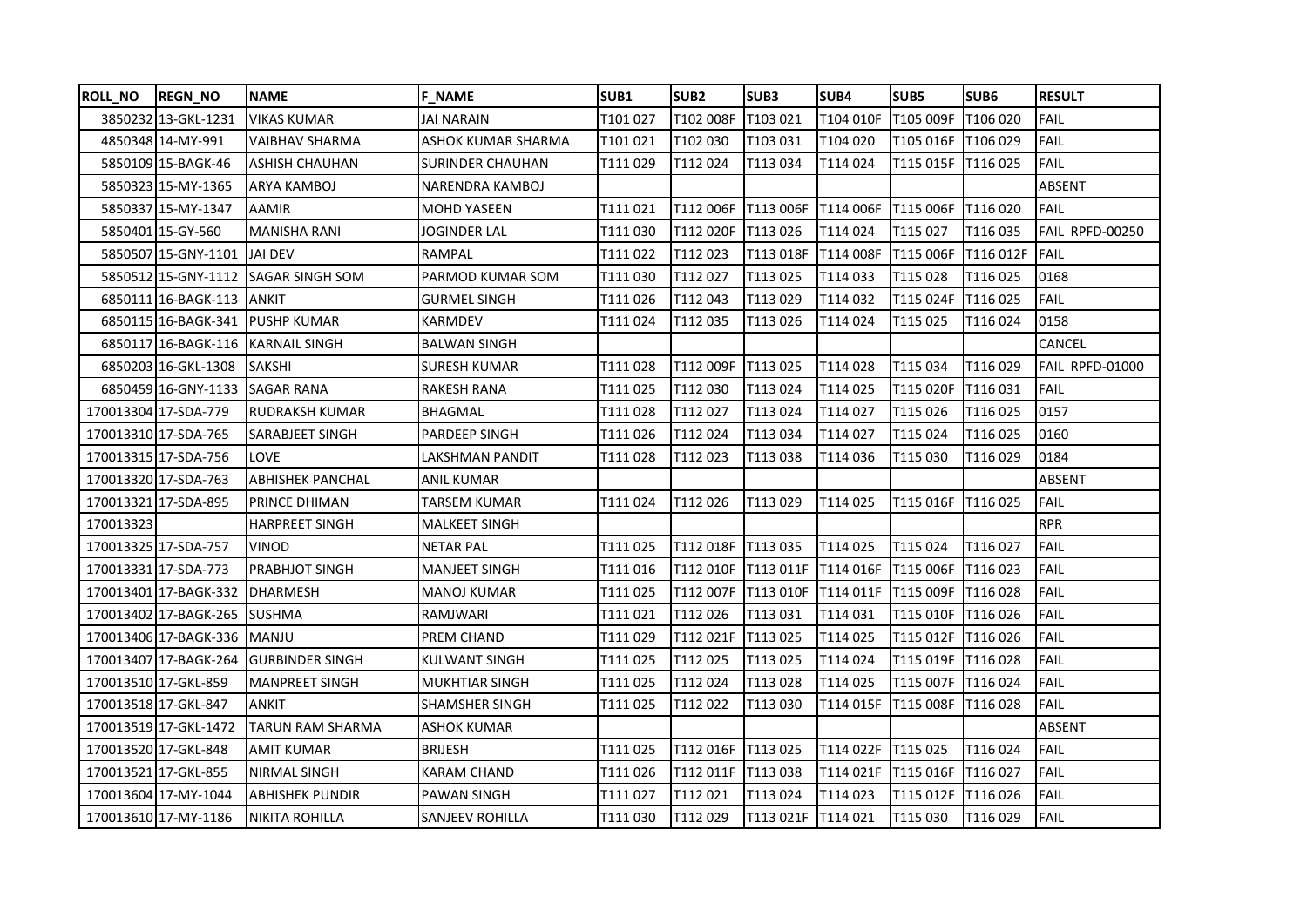| <b>ROLL_NO</b>      | <b>REGN_NO</b>        | <b>NAME</b>                        | <b>F NAME</b>          | SUB <sub>1</sub> | SUB <sub>2</sub>      | SUB3      | SUB4             | SUB5                         | SUB <sub>6</sub> | <b>RESULT</b>   |
|---------------------|-----------------------|------------------------------------|------------------------|------------------|-----------------------|-----------|------------------|------------------------------|------------------|-----------------|
|                     | 170013612 17-MY-1016  | <b>DEEPAK GOYAL</b>                | <b>SHIV KUMAR</b>      | T111 025         | T112 015F             | T113 025  | T114 021         | T115 025                     | T116 025         | <b>FAIL</b>     |
|                     | 17001361817-MY-1027   | <b>MOHIT</b>                       | <b>JAGRAM</b>          | T111 021         | T112 008F             | T113 007F | <b>T114 ABSF</b> | T115 006F                    | T116 022         | <b>FAIL</b>     |
|                     | 170013621 17-MY-1017  | <b>NITIN SAINI</b>                 | <b>NARESH KUMAR</b>    | T111 027         | T112 034              | T113 023  | T114 022         | T115023                      | T116 027         | 0156            |
|                     | 170013624 17-MY-1041  | <b>SHIVAM KASHYAP</b>              | RAM NARAYAN KASHYAP    | T111024          | T112026               | T113 026  | <b>T114 ABSF</b> | T115 011F                    | T116 028         | <b>FAIL</b>     |
|                     | 170013625 17-MY-1030  | <b>ASHOK KUMAR SAINI</b>           | PARVEEN KUMAR SAINI    | T111 025         | T112 022              | T113 021  | T114 006F        | T115 008F                    | T116 031         | <b>FAIL</b>     |
|                     | 170013627 17-MY-1015  | <b>ABHISHEK</b>                    | ANIL KUMAR             | T111 026         | T112 005F             | T113 017F | T114 004F        | T115 010F                    | T116023          | <b>FAIL</b>     |
|                     | 170013632 17-MY-1043  | NIPUN SHARMA                       | NAVEEN SHARMA          | T111 019         | T112 022              | T113 020  | T114 000F        | T115 ABSF   T116 030         |                  | <b>FAIL</b>     |
| 170013704 17-GY-747 |                       | <b>SUMAN</b>                       | <b>ASHOK KUMAR</b>     | T111 020         | T112 013F   T113 029  |           | T114 014F        | T115 015F                    | T116 026         | FAIL            |
| 170013709 17-GY-740 |                       | <b>SARAVJEET KAUR</b>              | <b>BALJINDER SINGH</b> | T111 029         | T112 035              | T113 039  | T114 040         | T115 024F                    | <b>T116027</b>   | <b>FAIL</b>     |
| 170013710 17-GY-744 |                       | <b>SUNAINA</b>                     | JASBIR                 | T111 031         | T112033               | T113 029  | T114 042         | T115 014F                    | T116 027         | FAIL            |
| 170013711 17-GY-748 |                       | <b>DAMINI</b>                      | RAJENDER KUMAR         | T111 027         | T112 014F             | T113 027  | T114 033         | T115 026                     | T116 029         | <b>FAIL</b>     |
| 170013712117-GY-743 |                       | JAGJEET KAUR                       | <b>GURPAL SINGH</b>    | T111 029         | T112 029              | T113 035  | T114 025         | T115 017F                    | T116 035         | <b>FAIL</b>     |
| 17001371317-GY-741  |                       | <b>SIMRAN DEVI</b>                 | ASHOK KUMAR            | T111 023         | T112 024              | T113 031  | T114 036         | T115 010F                    | T116 025         | <b>FAIL</b>     |
|                     | 170013801 17-GNY-943  | <b>MOHD ADIL</b>                   | RIYAZ AHMED            | T111 028         | T112 027              | T113 026  | T114 026         | T115 026                     | T116 032         | 0165            |
|                     | 170013802 17-GNY-1049 | <b>TEJINDER SHARMA</b>             | VIJAY KUMAR            | T111 025         | T112 039              | T113 026  | T114 032         | T115 021F                    | T116 024         | FAIL            |
|                     | 170013803 17-GNY-944  | <b>LUCKY KUMAR</b>                 | <b>JASVEER</b>         | T111024          | T112 036              | T113 026  | T114 027         | T115 026                     | T116 029         | 0168            |
|                     | 170013804 17-GNY-989  | <b>RAKESH KUMAR</b>                | LAKHI RAM              | T111 025         | T112 040              | T113 028  | T114 027         | T115 026                     | T116038          | 0184            |
|                     | 170013805 17-GNY-1050 | <b>ANKIT KUMAR</b>                 | OM PARKASH             | T111 021         | T112038               | T113026   | T114 033         | T115 029                     | T116031          | 0178            |
|                     | 170013806 17-GNY-939  | YOGESH KUMAR                       | SUBHASH KASHYAP        | T111 025         | T112 041              | T113 025  | T114 021F        | T115 013F                    | T116 026         | <b>FAIL</b>     |
| 170013808 10-MY-523 |                       | JASKARAN SINGH                     | <b>MANJEET SINGH</b>   | T111 023         | T112 037              | T113 020F | T114 031         | T115 013F T116 033           |                  | <b>FAIL</b>     |
|                     | 17001381217-GNY-938   | <b>VARUN</b>                       | <b>NARESH KUMAR</b>    | T111024          | T112 040              | T113 025  | T114 025         | T115 011F                    | T116 029         | <b>FAIL</b>     |
|                     | 170013813 17-GNY-941  | <b>MOHD ASIF</b>                   | MOHD INAM              | T111 022         | T112 033              | T113 030  | T114 014F        | T115 007F T116 029           |                  | <b>FAIL</b>     |
| 170013815 16-MY-746 |                       | SHUBHAM KHURJA                     | PAWAN KUMAR            | T111 028         | T112038               | T113 031  | T114 018F        | T115 015F                    | T116 025         | <b>FAIL</b>     |
|                     | 170013816 16-GNY-1065 | <b>AKHIL</b>                       | ANIL KUMAR             | T111 025         | T112 039              | T113 024  | T114 018F        | T115 010F                    | <b>T116026</b>   | <b>FAIL</b>     |
|                     | 170313304 16-SDA-986  | <b>GURVINDER SINGH</b>             | AVTAR SINGH            | T111 024         | T112024               | T113 022  | T114 033         | T115 010F                    | T116036          | FAIL            |
|                     | 170313312 16-SDA-803  | POOJA RANI                         | OM PARKASH             | T111 025         | T112 018F             | T113 028  | T114 025         | T115 024                     | T116 035         | <b>FAIL</b>     |
|                     | 170313319 16-SDA-820  | <b>RAJESH KUMAR</b>                | <b>SORAN SINGH</b>     | T111 021         | T112 031              | T113 023  | T114 024         | T115 023                     | T116 033         | 0155 RPFD-02400 |
|                     | 17031332116-SDA-816   | MANDEEP KUMAR                      | <b>SURESH PAL</b>      | T111 023         | T112 025              | T113 027  | T114 030         | T115 024                     | T116028          | 0157 RPFD-00400 |
|                     | 170313325 16-SDA-823  | RAJAT                              | RAMESHWAR              | T111 016         | T112 036              | T113 023  | T114 012F        | T115 022                     | T116 023         | FAIL RPFD-00400 |
|                     | 170313329 16-SDA-805  | <b>SWATI CHAUHAN</b>               | RANDEEP CHAUHAN        | T111 023         | T112 027              | T113 024  | T114 037         | T115 024                     | T116 035         | 0170 RPFD-00400 |
|                     | 170313334 16-SDA-829  | <b>VISHAL SINGH</b>                | RAJVINDER SINGH        | T111 025         | T112 ABSF   T113 016F |           | <b>T114 ABSF</b> | T115 006F                    | T116 031         | <b>FAIL</b>     |
|                     |                       | 170313401 16-BAGK-351 AJAY KASHYAP | <b>JOGINDER SINGH</b>  | T111 031         | T112 007F T113 025    |           |                  | T114 008F T115 010F T116 026 |                  | FAIL            |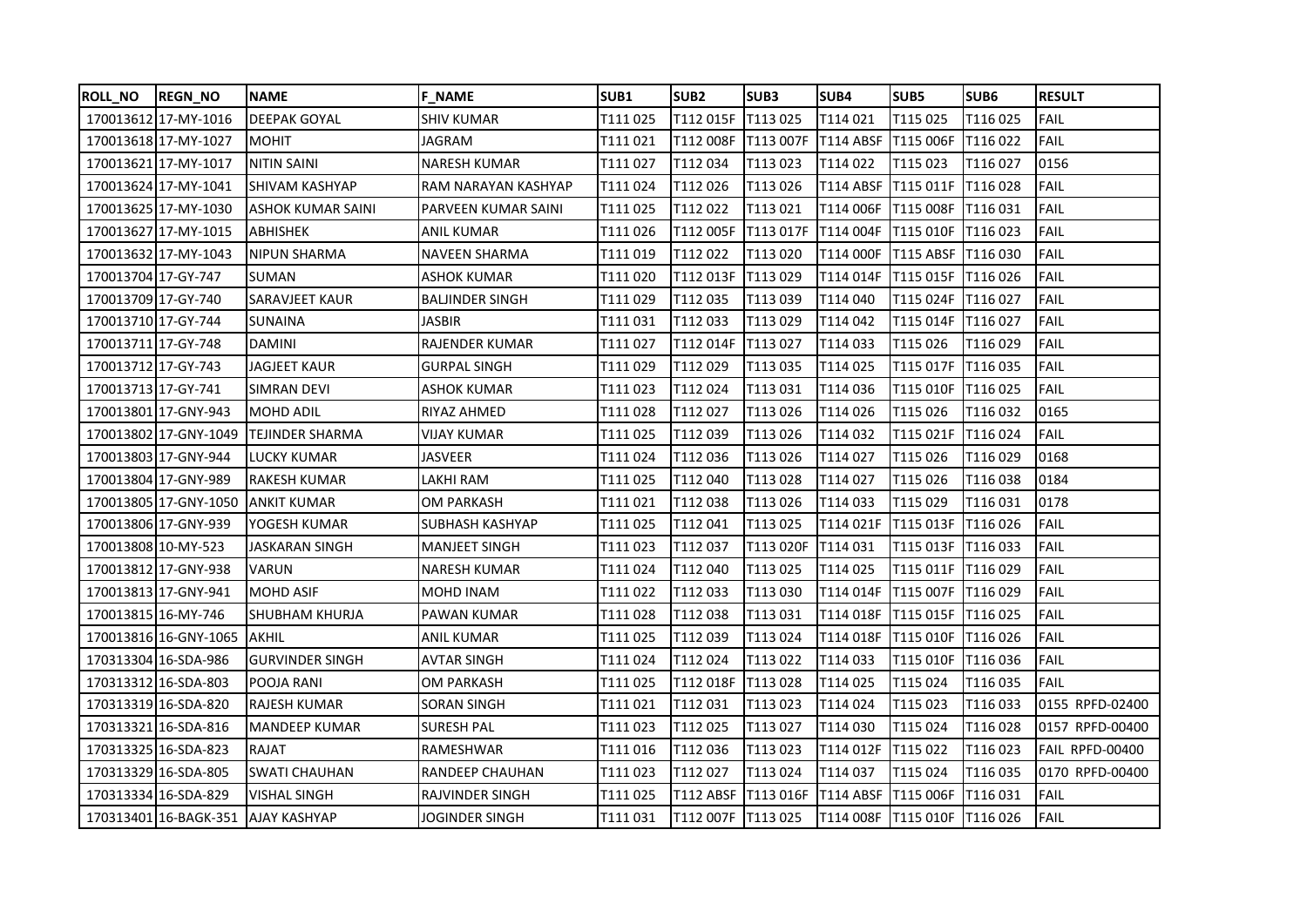| ROLL_NO             | <b>REGN_NO</b>               | <b>NAME</b>                       | <b>F NAME</b>         | SUB <sub>1</sub> | SUB <sub>2</sub>     | SUB <sub>3</sub> | SUB4               | SUB5             | SUB <sub>6</sub> | <b>RESULT</b>   |
|---------------------|------------------------------|-----------------------------------|-----------------------|------------------|----------------------|------------------|--------------------|------------------|------------------|-----------------|
|                     | 170313402 16-BAGK-109        | <b>MANISH KUMAR</b>               | RAMESHWAR DASS        | T111 022         | T112 031             | T113 027         | T114 040           | T115 010F        | T116 033         | FAIL RPFD-01000 |
|                     | 170313409 16-BAGK-108        | <b>VIKAS</b>                      | <b>KRISHAN LAL</b>    | T111 021         | T112022              | T113 026         | T114 031           | T115 013F        | T116 025         | <b>FAIL</b>     |
|                     | 170313422 16-BAGK-115 ANIKET |                                   | <b>GULSHAN SHARMA</b> | T111 021         | T112 023             | T113 009F        | T114 009F          | T115 008F        | T116 015F        | <b>FAIL</b>     |
|                     |                              | 170313423 16-BAGK-122 PAWAN KUMAR | RANDHIR SINGH         | T111 024         | T112 023             | T113 025         | T114 029           | T115 015F        | T116 024         | <b>FAIL</b>     |
|                     |                              | 170313424 16-BAGK-360 SUNNY KUMAR | <b>KRISHAN LAL</b>    | T111 026         | T112 031             | T113 032         | T114 024           | T115 022F        | T116 028         | <b>FAIL</b>     |
|                     | 170313509 16-GKL-1307        | <b>DIVYA RANI</b>                 | RAVINDER KUMAR        | T111 022         | T112 024             | T113 032         | T114 021F          | T115 024         | T116026          | <b>FAIL</b>     |
|                     | 170313514 16-GKL-1583        | <b>RAJIV KUMAR</b>                | <b>RAM CHANDER</b>    | T111 022         | T112 008F            | T113 029         | T114 019F          | T115 009F        | T116 023         | <b>FAIL</b>     |
|                     | 170313518 16-GKL-1313        | <b>AMIT KUMAR</b>                 | <b>RAJ KUMAR</b>      | T111 025         | T112 032             | T113 035         | T114 025           | T115 013F        | T116 023         | <b>FAIL</b>     |
|                     | 170313521 16-GKL-1322        | <b>AMANDEEP</b>                   | <b>HAWA SINGH</b>     | T111 024         | T112 005F            | T113 009F        | T114 008F          | T115 009F        | T116 029         | <b>FAIL</b>     |
|                     | 170313709 16-MY-1399         | <b>NAVEEN</b>                     | <b>SEWA RAM</b>       | T111 024         | T112 025             | T113 022         | T114 031           | T115 024         | T116033          | 0159            |
|                     | 170313718 16-MY-770          | <b>RISHABH SHARMA</b>             | SURENDRA SHARMA       | T111 026         | T112027              | T113 027         | T114 023           | T115 020F        | T116 031         | <b>FAIL</b>     |
| 170313725 16-MY-727 |                              | YOGESH BAWA                       | RAKESH BAWA           | T111 025         | T112 024             | T113 012F        | T114 024           | T115 008F        | T116 025         | FAIL RPFD-00400 |
|                     | 170313801 16-GNY-699         | <b>ISHA</b>                       | RAVI KANT             | T111 026         | T112 031             | T113 035         | T114 031           | T115 014F        | T116 029         | FAIL            |
|                     | 170313803 16-GNY-707         | AMAN GARG                         | <b>NARENDER KUMAR</b> | T111 024         | T112 038             | T113 023         | T114 026           | T115 022         | T116024          | 0157            |
|                     | 170313812 16-GNY-1291        | TUSHAR MAHESHWARI                 | SHRI OM               | T111 024         | T112 030             | T113 025         | T114 030           | T115 019F        | T116 032         | <b>FAIL</b>     |
|                     | 170313814 16-GNY-703         | <b>MANJU BHADRA</b>               | <b>BRIJ PAL</b>       | T111019          | T112 026             | T113 023         | T114 031           | T115 021F        | T116 027         | <b>FAIL</b>     |
| 175009301 16-GY-871 |                              | <b>ADITI</b>                      | VISHAL MITTAL         | T111 022         | T112 025             | T113 034         | T114 027           | T115 015F        | T116 027         | <b>FAIL</b>     |
| 176001001 16-MY-725 |                              | <b>SHUBHAM KUMAR</b>              | PURAN SINGH           | T111 025         | T112 039             | T113 024         | T114 032           | T115 028         | T116029          | 0177            |
|                     | 180012801 18-SDA-719         | <b>MOHIT KUMAR</b>                | TARSEM KUMAR          | T121 030         | T122 021F            | T123 027         | T124 025           | T125 030         | T126 026         | <b>REP</b>      |
|                     | 180012803 18-SDA-910         | ANURAG                            | KHARA BABU            | T121 028         | T122024              | T123 031         | T124 024           | T125 031         | T126023          | 0161            |
|                     | 180012805 18-SDA-903         | <b>VISHAL SAINI</b>               | PAWAN KUMAR           | T121 026         | T122 028             | T123 023         | T124 026           | T125 030         | T126025          | 0158            |
|                     | 180012806 18-SDA-908         | <b>RENU DEVI</b>                  | CHARANJIT             | T121 027         | T122038              | T123 028         | T124 031           | T125 031         | T126 041         | 0196            |
|                     | 180012808 18-SDA-728         | ASHWANI KUMAR YADAV               | ASHESHWAR YADAV       | T121 032         | T122025              | T123 025         | T124 026           | T125 033         | T126032          | 0173            |
|                     | 180012810 18-SDA-727         | <b>VISHAVJEET SINGH</b>           | PARDEEP SINGH         | T121030          | T122 029             | T123 026         | T124 027           | T125 027         | T126 027         | 0166            |
| 180012812           |                              | <b>GAURAV</b>                     | PURUSHOTAM DASS       |                  |                      |                  |                    |                  |                  | <b>RPR</b>      |
|                     | 180012813 18-SDA-909         | <b>MUSKAN</b>                     | MAHINDER PAL          | T121 027         | T122024              | T123 026         | T124 026           | T125 026         | T126028          | 0157            |
|                     | 180012818 18-SDA-723         | <b>POOJA</b>                      | KANWARPAL RANA        |                  |                      |                  |                    |                  |                  | $P-R-S$         |
|                     | 180012819 18-SDA-1021        | <b>MUSKAN</b>                     | YASH PAL              | T121 029         | T122 022F T123 027   |                  | T124 028           | T125 029         | T126 031         | <b>REP</b>      |
|                     | 180012822 18-SDA-724         | PREETI                            | SATISH KUMAR          | T121 032         | T122024              | T123 026         | T124 026           | T125 039         | T126 025         | 0172            |
|                     | 180012823 18-SDA-726         | <b>HARPREET KAUR</b>              | JAGJEET SINGH         | T121 035         | T122 025             | T123 026         | T124 026           | T125 035         | T126024          | 0171            |
|                     | 180012824 18-SDA-725         | <b>AARJU DEVI</b>                 | RANDEEP SINGH         | T121 ABSF        | T122 015F            | T123 012F        | T124 022F          | <b>T125 008F</b> | T126 023         | <b>REP</b>      |
|                     | 180012825 18-SDA-734         | <b>RAJAT KUMAR</b>                | RAJESH KUMAR          | T121 026         | T122 021F   T123 024 |                  | T124 016F T125 027 |                  | T126 023         | <b>REP</b>      |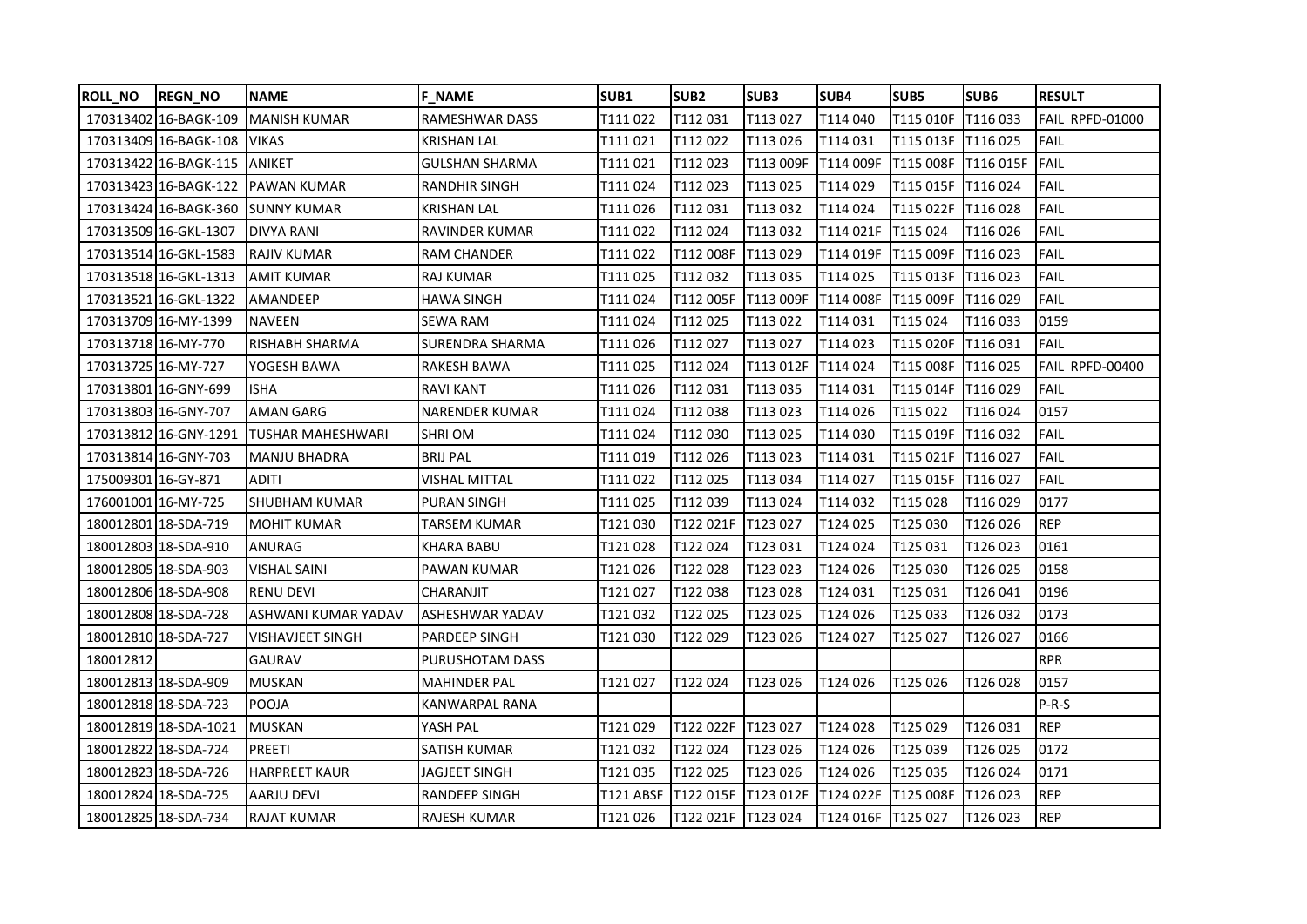| ROLL NO   | <b>REGN_NO</b>        | <b>NAME</b>           | <b>F NAME</b>           | SUB1     | SUB <sub>2</sub>                        | SUB <sub>3</sub>             | SUB4                | SUB5      | SUB <sub>6</sub> | <b>RESULT</b> |
|-----------|-----------------------|-----------------------|-------------------------|----------|-----------------------------------------|------------------------------|---------------------|-----------|------------------|---------------|
|           | 180012826 18-SDA-720  | <b>RITIK KUMAR</b>    | <b>RAMBIR SINGH</b>     | T121028  | T122 016F T123 015F                     |                              | T124 021F           | T125 021  | T126 023         | <b>REP</b>    |
|           | 180012829 18-SDA-907  | <b>MUSKAN</b>         | <b>RAKESH KUMAR</b>     | T121035  | T122 037                                | T123 033                     | T124 030            | T125 031  | T126 025         | 0191          |
|           | 180012901 18-GKL-1349 | <b>GOURAV SAINI</b>   | KARAM CHAND             | T121033  | T122 025                                | T123 029                     | T124 036            | T125 027  | T126 030         | 0180          |
|           | 180012902 18-GKL-1334 | <b>VIKRAM KUMAR</b>   | <b>RAGHUBIR SINGH</b>   | T121028  | T122 027                                | T123 025                     | T124 024            | T125 024  | T126024          | 0152          |
|           | 180012903 18-GKL-1348 | <b>ASHISHKAMBOJ</b>   | <b>SURENDER</b>         | T121029  | T122 026                                | T123 026                     | T124 022            | T125 026  | T126 022         | 0151          |
|           | 180012906 18-GKL-1338 | <b>MOHIT</b>          | <b>MAHIPAL</b>          | T121032  | T122 024                                | T123 025                     | T124 024            | T125 027  | T126 025         | 0157          |
|           | 180012907 18-GKL-1352 | ROHIT KUMAR JANGRA    | KIRANPAL                | T121029  | T122 019F   T123 028                    |                              | T124 025            | T125 015F | <b>T126023</b>   | <b>REP</b>    |
|           | 180012908 18-GKL-1351 | <b>NEERAJ JANGRA</b>  | <b>SURESH KUMAR</b>     |          |                                         |                              |                     |           |                  | $P-R-S$       |
|           | 180012909 18-GKL-1335 | <b>MUKESH</b>         | RAMBIR                  | T121036  | T122 016F   T123 029                    |                              | T124 024            | T125 020F | T126 021         | <b>REP</b>    |
|           | 180012912 18-GKL-1341 | <b>VARSHA</b>         | KHAJJAN SINGH RATHI     | T121028  | T122 011F   T123 025                    |                              | T124 011F           | T125 028  | T126024          | <b>REP</b>    |
|           | 180012913 18-GKL-1343 | <b>NEELAM</b>         | RAJENDER                | T121027  | T122 010F                               | T123 025                     | T124 014F           | T125 029  | T126 028         | <b>REP</b>    |
|           | 180012914 18-GKL-1344 | <b>DIVYA RANI</b>     | <b>SOMBIR RANA</b>      | T121025  | T122 012F   T123 026                    |                              | T124 015F           | T125 009F | T126 025         | <b>REP</b>    |
|           | 180012915 18-GKL-1417 | RANI                  | <b>NARESH KUMAR</b>     | T121026  | T122 026                                | T123 028                     | T124 018F           | T125 034  | T126 024         | <b>REP</b>    |
|           | 180012918 18-GKL-1331 | <b>RITIK SHARMA</b>   | <b>SURENDER SHARMA</b>  | T121035  | T122 015F                               | T123 029                     | T124 016F           | T125 023  | T126 026         | <b>REP</b>    |
|           | 180012921 18-GKL-1345 | <b>SHWETA</b>         | SATISH CHANDER          | T121027  | T122 017F                               | T123 025                     | T124 013F           | T125 029  | T126 016F        | <b>REP</b>    |
|           | 180012924 18-GKL-1337 | <b>PARAS</b>          | <b>KULVIR SINGH</b>     |          |                                         |                              |                     |           |                  | <b>RLA</b>    |
|           | 180012925 18-GKL-1450 | <b>GOURAV</b>         | <b>SUBHASH CHAND</b>    |          |                                         |                              |                     |           |                  | <b>RLA</b>    |
|           | 180012929 18-GKL-1353 | AYUSH                 | AVTAR SINGH             | T121026  | T122 018F T123 024                      |                              | T124 005F T125 005F |           | <b>T126 ABSF</b> | <b>IREP</b>   |
|           | 180013001 18-MY-1206  | <b>ROBIN</b>          | GURDEV                  | T121031  | T122 029                                | T123 030                     | T124 032            | T125 034  | T126026          | 0182          |
|           | 180013002 18-MY-598   | SHANKAR               | <b>GURCHARAN SINGH</b>  | T121017F | T122 022F T123 017F                     |                              | T124 013F           | T125 015F | T126 024         | <b>REP</b>    |
|           | 180013003 18-MY-597   | <b>RITIK</b>          | TARA SINGH              | T121030  | T122 024                                | T123 024                     | T124 029            | T125 025  | T126032          | 0164          |
|           | 180013004 18-MY-600   | <b>BANSHITA</b>       | JARNAIL SINGH           | T121028  | T122 025                                | T123 026                     | T124 017F           | T125 035  | T126 023         | <b>REP</b>    |
|           | 180013005 18-MY-595   | ANKIT                 | RAMESHWAR DASS          | T121019F | T122 025                                | T123 019F                    | T124 011F           | T125 023  | T126 007F        | <b>REP</b>    |
|           | 180013007 18-MY-588   | <b>RISHAV</b>         | JAI PARKASH             | T121032  | T122 019F                               | T123 019F                    | T124 017F           | T125 024  | T126025          | <b>REP</b>    |
| 180013008 |                       | ANUJ                  | PURAN CHAND             |          |                                         |                              |                     |           |                  | <b>RPR</b>    |
|           | 180013012 18-MY-1202  | <b>JITAN KUMAR</b>    | <b>MAHI PAL SAINI</b>   | T121028  | T122 033                                | T123 024                     | T124 025            | T125 035  | T126023          | 0168          |
|           | 180013013 18-MY-617   | KANAK MAHESHWARI      | <b>MOHAN MAHESHWARI</b> | T121038  | T122028                                 | T123 028                     | T124 028            | T125 026  | T126032          | 0180          |
|           | 180013015 18-MY-612   | <b>BHAWNA DHIMAN</b>  | <b>RAJ KISHAN</b>       | T121031  | T122 031                                | T123 026                     | T124 024            | T125 027  | T126 022         | 0161          |
|           | 180013016 18-MY-604   | <b>HAPPY PAHWA</b>    | SUBHASH CHAND           | T121029  | T122 025                                | T123 022                     | T124 024            | T125 031  | T126 026         | 0157          |
| 180013017 |                       | RAHUL                 | ASHOK KUMAR             |          |                                         |                              |                     |           |                  | <b>RPR</b>    |
|           | 180013018 18-MY-1200  | <b>HAPPY</b>          | <b>BHRAM PAL</b>        | T121028  | T122 013F T123 007F T124 009F T125 010F |                              |                     |           | T126 024         | <b>REP</b>    |
|           | 180013019 18-MY-607   | <b>AYUSH KHANDURI</b> | <b>BRIJLAL KHANDURI</b> | T121032  | T122 024                                | T123 011F T124 009F T125 024 |                     |           | T126 023         | <b>REP</b>    |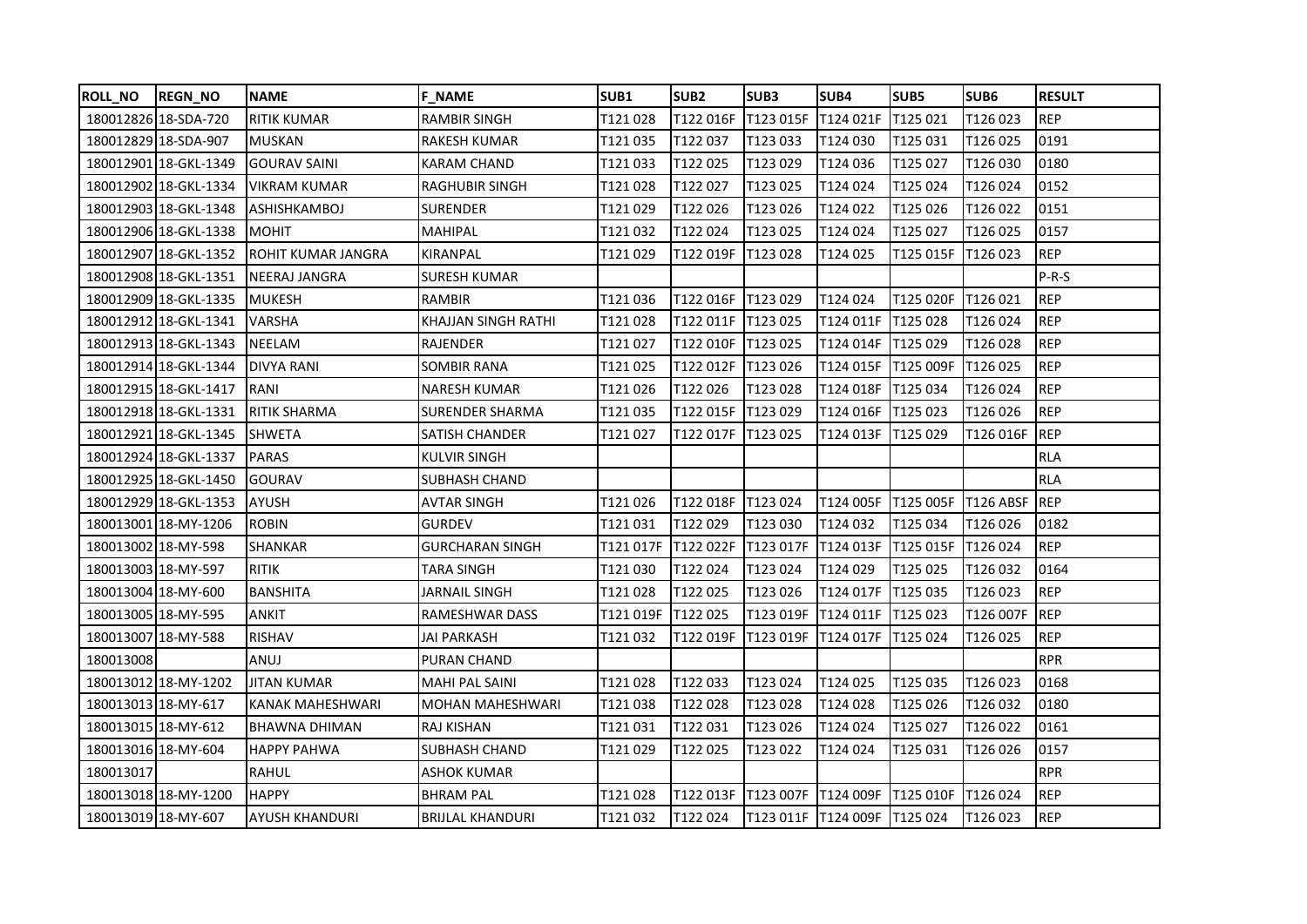| <b>ROLL_NO</b>      | <b>REGN_NO</b>       | <b>NAME</b>            | <b>F NAME</b>               | SUB <sub>1</sub>   | SUB <sub>2</sub>     | SUB3                          | SUB4                 | SUB5             | SUB <sub>6</sub> | <b>RESULT</b> |
|---------------------|----------------------|------------------------|-----------------------------|--------------------|----------------------|-------------------------------|----------------------|------------------|------------------|---------------|
| 180013020 18-MY-618 |                      | <b>BIMALPREET KAUR</b> | TEJINDER SINGH              | T121034            | T122028              | T123 026                      | T124 023             | T125028          | T126 023         | 0162          |
|                     | 180013023 18-MY-616  | <b>RAMANPREET KAUR</b> | AMREEK SINGH KALRA          | T121 034           | T122024              | T123 026                      | T124 025             | T125 038         | T126 027         | 0174          |
| 180013024 18-MY-606 |                      | <b>GAURAV SAINI</b>    | SHIVCHARAN                  | T121 032           | T122024              | T123 025                      | T124 027             | T125 029         | T126 027         | 0164          |
| 180013025 18-MY-589 |                      | ANAND                  | RAJNISH KUMAR               | T121 020F          | T122 014F            | T123 009F                     | T124 008F            | <b>T125 007F</b> | T126 023         | <b>REP</b>    |
| 180013026 18-MY-608 |                      | <b>ISHU KAUSHIK</b>    | ANIL KUMAR SHARMA           | T121 030           | T122 016F            | T123 010F                     | T124 008F            | T125 013F        | T126 021         | <b>REP</b>    |
| 180013027 18-MY-609 |                      | <b>ANKIT</b>           | <b>SHIV CHARAN</b>          | T121030            | T122 023             | T123 012F                     | T124 009F            | T125 024         | T126 022         | <b>REP</b>    |
|                     | 180013028 18-MY-1153 | <b>RAJAT KUMAR</b>     | RAMESHWAR DASS              | T121028            |                      | T122 019F T123 009F T124 012F |                      | T125024          | T126 023         | <b>REP</b>    |
|                     | 180013029 18-MY-603  | SHIVAM VASUDEVA        | <b>GAJINDER VASUDEVA</b>    | T121 030           | T122025              | T123023                       | T124 018F            | T125028          | T126 026         | <b>REP</b>    |
|                     | 180013031118-MY-593  | <b>SHIVAM</b>          | RAJINDER KUMAR              | T121 028           | T122024              | T123023                       | T124 006F            | T125 023         | T126024          | <b>REP</b>    |
| 180013032 18-MY-591 |                      | <b>SHANKY KUMAR</b>    | BALRAM                      | T121 033           | T122 025             | T123 017F                     | T124 015F   T125 024 |                  | T126 025         | <b>REP</b>    |
|                     | 180013033 18-MY-1203 | <b>RIYANSHU BAKSHI</b> | RAKESH BAKSHI               | T121 032           | T122 022F            | T123 024                      | T124 023             | T125 031         | T126 022         | <b>REP</b>    |
| 180013034 18-MY-592 |                      | <b>KARTIK</b>          | DALIP KUMAR                 | T121025            | T122025              | T123 026                      | T124 031             | T125 028         | T126029          | 0164          |
| 180013035           |                      | <b>ROHIT KUMAR</b>     | RAJ KUMAR                   |                    |                      |                               |                      |                  |                  | <b>RPR</b>    |
| 180013036 18-MY-605 |                      | <b>SARUSH</b>          | <b>GOPAL KRISHAN</b>        | T121028            | T122 019F   T123 023 |                               | T124 018F T125 025   |                  | T126024          | <b>REP</b>    |
|                     | 180013037 18-MY-610  | <b>VIKAS SINGH</b>     | <b>MUNNU SINGH</b>          | T121 029           | T122 024             | T123 013F T124 023            |                      | T125 017F        | T126 023         | <b>REP</b>    |
|                     | 180013038 18-MY-611  | RISHABH ROHILLA        | SANJEEV ROHILLA             | T121029            | T122 025             | T123 010F T124 010F           |                      | T125 021F        | T126 023         | <b>REP</b>    |
| 180013039 18-MY-614 |                      | <b>PRIYA DEVI</b>      | <b>BALWINDER PAUL SINGH</b> | T121 027           | T122024              | T123 015F                     | IT124 018F           | T125 023         | T126 022         | <b>REP</b>    |
| 180013040 18-MY-601 |                      | <b>SHWETA RANI</b>     | SUBHASH CHAND               | T121 027           | T122028              | T123 018F                     | T124 024             | T125 024         | T126026          | <b>REP</b>    |
|                     | 180013041 18-MY-594  | <b>SAHIL KUMAR</b>     | <b>BHAGWAN DASS</b>         | T121 028           | T122 019F            | T123 014F                     | T124 009F            | T125 023         | T126 030         | <b>REP</b>    |
|                     | 180013043 18-MY-1102 | <b>AMAAN ULLAH</b>     | IZHAR AHMAD                 | T121 026           | T122027              | T123 022                      | T124 027             | T125 021         | T126 031         | 0154          |
| 180013101 18-GY-496 |                      | <b>AMANDEEP KAUR</b>   | <b>NARINDER SINGH</b>       | T121 ABSF T122 037 |                      | T123 026                      | T124 019F            | T125 025         | T126 026         | <b>REP</b>    |
|                     | 180013102 17-SGM-90  | <b>ROZZY</b>           | VINOD                       | T121 028           | T122 038             | T123 025                      | T124 020F            | T125 026         | T126 030         | <b>REP</b>    |
| 180013103 18-GY-497 |                      | <b>DIKSHA</b>          | <b>MAHINDER SINGH</b>       | T121 035           | T122 034             | T123 025                      | T124 027             | T125 033         | T126029          | 0183          |
| 180013104 18-GY-743 |                      | LALITA                 | JAGAT RAJ                   | T121024            | T122 008F            | T123 011F                     | T124 009F            | T125 009F        | T126 014F        | <b>REP</b>    |
| 180013105 18-GY-498 |                      | <b>MRIDU GAURAV</b>    | ARJUN SINGH                 | T121 033           | T122 007F            | T123 024                      | T124 006F            | T125 022         | T126 025         | <b>REP</b>    |
| 191012801           |                      | <b>HARDEEP BHATTI</b>  | SURESH KUMAR                |                    |                      |                               |                      |                  |                  | <b>RPR</b>    |
|                     | 191012802119-SDA-617 | <b>RAHUL KUMAR</b>     | RAM KUMAR                   | T121 037           | T122026              | T123 025                      | T124 027             | T125 025         | T126 025         | 0165          |
|                     | 191012803 19-SDA-624 | TUSHAR                 | <b>JARNAIL SINGH</b>        |                    |                      |                               |                      |                  |                  | ABSENT        |
|                     | 191012804 19-SDA-616 | JATIN KUMAR GAUTAM     | UMESH KUMAR GAUTAM          | T121 042           | T122029              | T123 031                      | T124 031             | T125 031         | T126 028         | 0192          |
|                     | 191012805 19-SDA-613 | <b>SAAKAR GOGIA</b>    | VISHAL GOGIA                | T121 031           | T122 015F            | T123 015F T124 028            |                      | T125 024         | T126023          | <b>REP</b>    |
|                     | 191012806 19-SDA-615 | <b>ARPIT</b>           | <b>DEVRAJ</b>               | T121 027           | T122 016F            | T123 017F                     | T124 025             | T125 018F        | T126 022         | <b>REP</b>    |
|                     | 191012807 19-SDA-623 | <b>GARIMA</b>          | SANJEEV KUMAR               | T121 044           | T122 025             | T123 029                      | T124 033             | T125 028         | T126 027         | 0186          |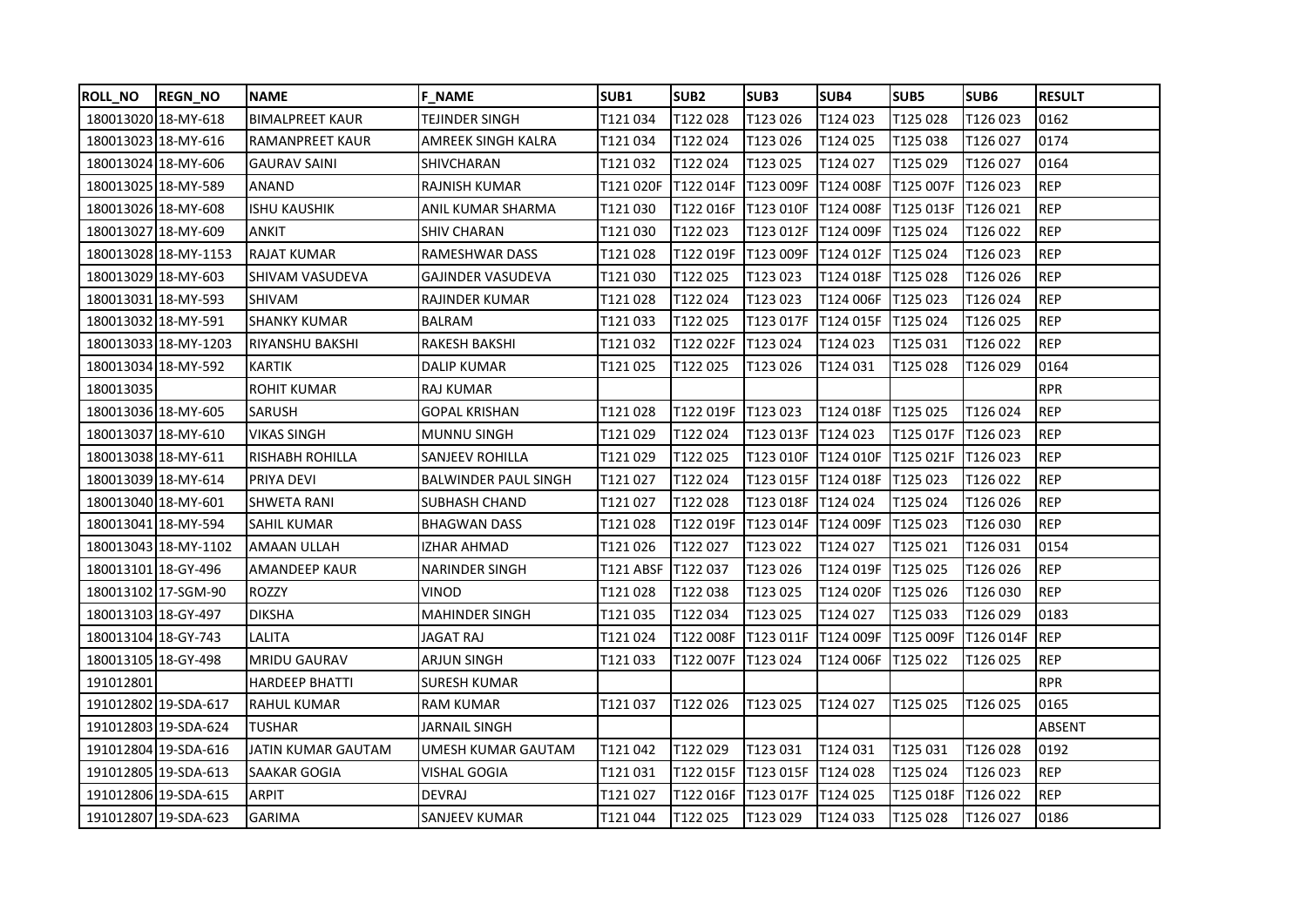| <b>ROLL_NO</b> | <b>REGN_NO</b>       | <b>NAME</b>             | <b>F NAME</b>                | SUB1      | SUB <sub>2</sub>      | SUB3                          | SUB4      | SUB5               | SUB <sub>6</sub>  | <b>RESULT</b> |
|----------------|----------------------|-------------------------|------------------------------|-----------|-----------------------|-------------------------------|-----------|--------------------|-------------------|---------------|
|                | 191012808 19-SDA-620 | <b>KIRTI SHARMA</b>     | <b>RAKESH SHARMA</b>         | T121038   | T122 036              | T123039                       | T124 035  | T125033            | T126032           | 0213          |
| 191012809      |                      | SACHIN                  | <b>KANWARPAL</b>             |           |                       |                               |           |                    |                   | <b>RPR</b>    |
|                | 191012810 19-SDA-614 | <b>GURHARNEET SINGH</b> | <b>GURVINDER SINGH</b>       | T121038   | T122032               | T123 012F                     | T124 008F | T125 006F          | T126 021          | <b>REP</b>    |
| 191012811      |                      | <b>SUKHPREET</b>        | <b>MAAN SINGH</b>            |           |                       |                               |           |                    |                   | <b>RPR</b>    |
|                | 191012812 19-SDA-611 | SAKSHAM CHOPRA          | AMIT CHOPRA                  | T121040   | T122 022              | T123 016F T124 018F T125 012F |           |                    | <b>IT126 014F</b> | <b>IREP</b>   |
|                | 191012813 19-SDA-605 | <b>AMIT KUMAR</b>       | <b>MANOHAR LAL</b>           | T121027   | T122 025              | T123 013F                     | T124 024  | T125 018F          | T126024           | <b>REP</b>    |
|                | 191012814 19-SDA-610 | <b>ARVINDER SINGH</b>   | LAKHWINDER SINGH             | T121039   | T122 024              | T123 022                      | T124 015F | T125 022           | T126022           | <b>REP</b>    |
|                | 191012815 19-SDA-607 | <b>GAURAV KUMAR</b>     | MAYA RAM                     | T121032   | T122 016F             | T123 017F                     | T124 015F | T125 012F          | T126 023          | <b>REP</b>    |
|                | 191012816 19-SDA-621 | <b>BHAWNA</b>           | <b>SUNIL SINGH</b>           | T121034   | T122 014F   T123 013F |                               | T124 008F | T125 009F          | T126 021          | <b>REP</b>    |
|                | 191012817 19-SDA-622 | <b>MADHU KUMARI</b>     | <b>BIPIN CHAND KUMAR RAM</b> | T121043   | T122 024              | T123 032                      | T124 031  | T125 024           | T126 026          | 0180          |
|                | 191012818 19-SDA-619 | MEGHA                   | KALPESHWAR PRASAD            | T121 034  | T122 018F             | T123 006F                     | T124 010F | T125 009F          | T126 021          | <b>REP</b>    |
|                | 191012819 19-SDA-604 | ANKUSH                  | <b>RAJBIR</b>                | T121044   | T122 025              | T123 026                      | T124 017F | T125 018F          | T126024           | <b>REP</b>    |
| 191012820      |                      | <b>VIRENDER SINGH</b>   | PRELADH                      |           |                       |                               |           |                    |                   | <b>RPR</b>    |
|                | 191012821 19-SDA-608 | TAMANNA                 | <b>ANIL KUMAR</b>            | T121046   | T122 032              | T123 034                      | T124 035  | T125 030           | T126 027          | 0204          |
|                | 191012822 19-SDA-609 | PRIYANKA                | <b>BALVINDER SINGH</b>       | T121 039  | T122 012F             | T123 031                      | T124 025  | T125 026           | T126 031          | <b>REP</b>    |
| 191012823      |                      | <b>MUSKAAN MOUDGIL</b>  | <b>SANDEEP SHARMA</b>        |           |                       |                               |           |                    |                   | <b>RPR</b>    |
|                | 191012824 19-SDA-606 | MANISH KUMAR            | RAJ KUMAR                    |           | T121 005F T122 008F   | T123 005F                     | T124 009F | T125 005F          | <b>T126 007F</b>  | <b>IFAIL</b>  |
|                | 191012825 19-SDA-612 | <b>KAUSHAL KUMAR</b>    | RAJESH KUMAR                 | T121024   | T122 009F             | T123 005F                     | T124 006F | T125 009F          | T126 009F REP     |               |
|                | 191012826 19-SDA-618 | HIMANSHU                | <b>NARESH KUMAR</b>          | T121 009F | T122 011F             | T123 005F                     | T124 011F | T125 005F          | T126 008F FAIL    |               |
|                | 191012901 19-GKL-519 | RAJAT                   | ANGREJ SINGH                 | T121030   | T122 008F             | T123 010F                     | T124 013F | T125 008F          | T126 009F         | <b>REP</b>    |
|                | 191012902 19-GKL-509 | <b>ISHA RANI</b>        | <b>ANIL KUMAR</b>            | T121034   | T122 026              | T123 026                      | T124 026  | T125 026           | T126 035          | 0173          |
|                | 191012903 19-GKL-514 | <b>SHUBHAM</b>          | RAMAN                        | T121033   | T122 033              | T123 032                      | T124 029  | T125 021F          | T126 040          | <b>REP</b>    |
|                | 191012904 19-GKL-515 | SAWAN                   | <b>RAMAN</b>                 | T121027   | T122 023              | T123 027                      | T124 021F | T125 018F          | T126 031          | <b>REP</b>    |
|                | 191012905 19-GKL-535 | JATIN SHARMA            | <b>RAMESH</b>                | T121038   | T122 023              | T123 029                      | T124 025  | T125 026           | T126 037          | 0178          |
|                | 191012906 19-GKL-511 | <b>ITOYL</b>            | <b>MULTAN SINGH</b>          | T121 020F | T122 016F             | T123 014F                     | T124 012F | T125 009F          | T126 011F         | FAIL          |
|                | 191012907 19-GKL-537 | AKSHAY KUMAR            | VINOD KUMAR                  | T121033   | T122 023              | T123 013F                     | T124 008F | T125 009F          | T126 022          | <b>REP</b>    |
|                | 191012908 19-GKL-510 | KAJAL                   | <b>PARTAP SINGH</b>          | T121029   | T122 019F             | T123 026                      | T124 017F | T125 020F          | T126 024          | <b>REP</b>    |
|                | 191012909 19-GKL-530 | TIJESH PAL              | RAM NATH                     | T121023   | T122 034              | T123 017F                     | T124 011F | T125 011F          | T126 024          | <b>REP</b>    |
|                | 191012910 19-GKL-531 | <b>RAJAT PAL</b>        | <b>NORTI PAL</b>             | T121031   | T122 011F             | T123 008F                     | T124 007F | T125 008F          | T126 017F         | <b>IREP</b>   |
|                | 191012911 19-GKL-524 | RAHUL                   | <b>RISHI PAL</b>             | T121031   | T122 009F             | T123 018F                     | T124 007F | T125 007F          | T126 014F REP     |               |
|                | 191012912 19-GKL-516 | <b>EKANSHU</b>          | SOMNATH                      | T121038   | T122 038              | T123 033                      | T124 033  | T125039            | T126 028          | 0209          |
|                | 191012913 19-GKL-521 | <b>SUMIT</b>            | <b>SUNDER</b>                | T121036   | T122 022              | T123 025                      | T124 024  | T125 023F T126 027 |                   | <b>REP</b>    |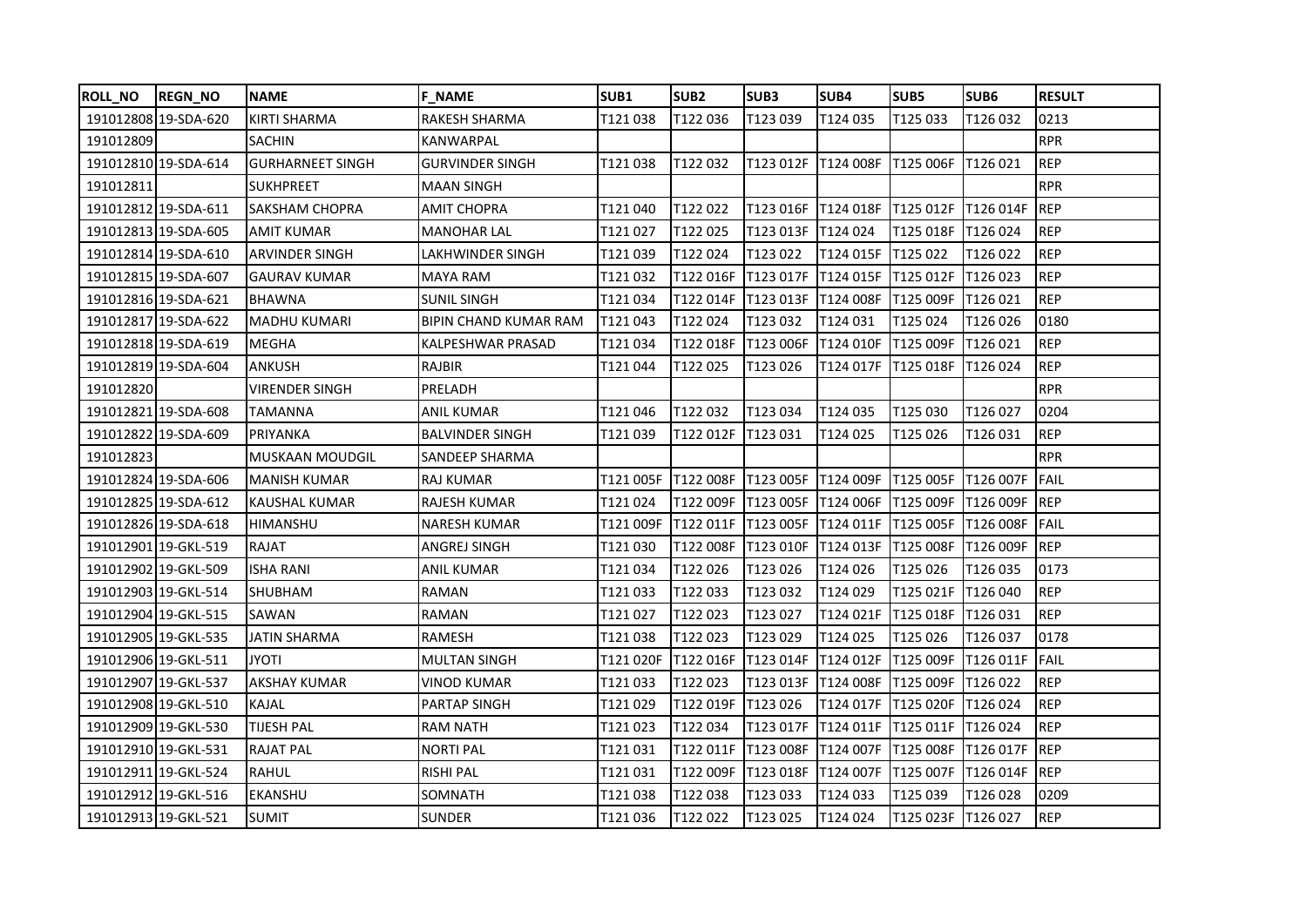| <b>ROLL_NO</b>      | <b>REGN_NO</b>       | <b>NAME</b>                | <b>F NAME</b>         | SUB1      | SUB <sub>2</sub>     | SUB3                | SUB4      | SUB5                                    | SUB <sub>6</sub>      | <b>RESULT</b> |
|---------------------|----------------------|----------------------------|-----------------------|-----------|----------------------|---------------------|-----------|-----------------------------------------|-----------------------|---------------|
| 191012914           |                      | <b>SURAJ</b>               | <b>SAJJAN KUMAR</b>   |           |                      |                     |           |                                         |                       | <b>RPR</b>    |
|                     | 191012915 19-GKL-536 | <b>VINAY KUMAR</b>         | JASVINDER SINGH       | T121023   | T122 011F   T123 020 |                     |           | T124 012F   T125 008F   T126 014F   REP |                       |               |
|                     | 191012916 19-GKL-523 | YAMAN                      | <b>NARESH KUMAR</b>   | T121 012F | T122 007F            | T123 004F           | T124 004F | T125 004F                               | <b>T126 ABSF FAIL</b> |               |
|                     | 191012917 19-GKL-532 | <b>RAMAN KAUSHIK</b>       | <b>RAM PAL</b>        |           |                      |                     |           |                                         |                       | <b>RLA</b>    |
| 191012918           |                      | ABHILAKSH                  | ASHOK KUMAR           |           |                      |                     |           |                                         |                       | <b>RPR</b>    |
|                     | 191012919 19-GKL-517 | <b>JATIN</b>               | <b>SANJEEV KUMAR</b>  | T121032   | T122 017F T123 025   |                     | T124 010F | T125 005F                               | T126 013F             | REP           |
|                     | 191012920 19-GKL-518 | <b>HIMANSHU LATHER</b>     | JAGJIT SINGH          | T121 029  | T122 024             | T123 021            | T124 006F | T125 004F                               | T126 014F REP         |               |
|                     | 191012921 19-GKL-512 | <b>KOMAL DEVI</b>          | <b>JAI BHAGWAN</b>    | T121043   | T122 018F            | T123 028            | T124 030  | T125 026                                | T126 030              | <b>REP</b>    |
|                     | 191012922 19-GKL-539 | <b>HARSH SHARMA</b>        | <b>BHAGWAT DAYAL</b>  | T121039   | T122 024             | T123 032            | T124 028  | T125 026                                | T126034               | 0183          |
|                     | 191012923 19-GKL-528 | SANJANA                    | <b>VIJAY</b>          | T121032   | T122 018F            | T123 030            | T124 020F | T125 020F                               | T126 036              | <b>REP</b>    |
|                     | 191012924 19-GKL-527 | <b>PARVEEN KUMAR</b>       | <b>BALBIR</b>         |           |                      |                     |           |                                         |                       | ABSENT        |
|                     | 191012925 19-GKL-534 | <b>CHERIS SAINI</b>        | <b>INDERJIT SINGH</b> | T121023   | T122 005F            | T123 023            | T124 008F | T125 005F                               | <b>IT126 013F</b>     | <b>REP</b>    |
|                     | 191012926 19-GKL-533 | SAHIL SHARMA               | RAJESH                | T121037   | T122 008F            | T123 006F           | T124 004F | <b>T125 007F</b>                        | T126 013F REP         |               |
|                     | 191012927 19-GKL-522 | PANKAJ RANA                | <b>RAMBIR SINGH</b>   | T121025   | T122 ABSF            | T123 012F           | T124 004F | T125 006F                               | T126 005F REP         |               |
|                     | 191012928 19-GKL-525 | SAGAR OLI                  | <b>MANI RAM OLI</b>   | T121032   | T122 007F            | T123 025            | T124 011F | T125 010F                               | <b>T126 013F REP</b>  |               |
|                     | 191012929 19-GKL-540 | YALA                       | <b>RATAN</b>          | T121026   | T122 015F            | T123 017F           | T124 009F | T125 010F                               | T126 021              | <b>REP</b>    |
|                     | 191012930 19-GKL-538 | <b>SHANKAR</b>             | <b>BALWAN</b>         | T121034   | T122 020             | T123 015F           | T124 014F | T125 013F                               | T126 022              | <b>REP</b>    |
|                     | 191013001 19-MY-629  | <b>MUKUL KUMAR</b>         | AMRISH KUMAR          | T121 029  | T122039              | T123 024            | T124 024  | T125 026                                | T126033               | 0175          |
|                     | 191013002 19-MY-634  | AKANKSHA SALUJA            | AMARJEET SALUJA       | T121045   | T122 032             | T123 026            | T124 028  | T125026                                 | T126030               | 0187          |
| 191013003 19-MY-621 |                      | <b>CHETAN SHARMA</b>       | <b>BALINDER KUMAR</b> | T121031   | T122 020             | T123 013F           | T124 015F | T125 023                                | T126 026              | <b>REP</b>    |
|                     | 191013004 19-MY-625  | <b>SHIVAM SAINI</b>        | <b>RAJENDER SAINI</b> | T121035   | T122 010F            | T123 010F           | T124 019F | T125 015F                               | T126024               | <b>REP</b>    |
|                     | 191013005 19-MY-632  | ANMOL KASHYAP              | VIJENDER              | T121 008F | T122 007F            | T123 012F           | T124 011F | T125 010F                               | T126 024              | <b>REP</b>    |
|                     | 191013006 19-MY-622  | <b>MOHD SUHAIL MASROOR</b> | <b>MASROOR AHMED</b>  | T121 038  | T122 037             | T123 027            | T124 027  | T125 033                                | T126 024              | 0186          |
| 191013007           |                      | <b>BHUPINDER SINGH</b>     | AMRIK SINGH           |           |                      |                     |           |                                         |                       | <b>RPR</b>    |
|                     | 191013008 19-MY-616  | <b>VISHAL</b>              | KANWARPAL             | T121 008F | T122 025             | T123 015F T124 012F |           | T125 012F                               | T126 012F REP         |               |
|                     | 191013009 19-MY-626  | <b>DIVIYANSH TYAGI</b>     | PURUSHOTTAM TYAGI     | T121 040  | T122032              | T123 026            | T124 032  | T125033                                 | T126029               | 0192          |
| 191013010           |                      | NIKHIL SHARMA              | <b>MADAN SHARMA</b>   |           |                      |                     |           |                                         |                       | <b>RPR</b>    |
|                     | 191013011 19-MY-617  | <b>HIMANSHU</b>            | <b>SUNIL KUMAR</b>    | T121037   | T122 017F T123 023   |                     | T124 027  | T125 023                                | T126 023              | <b>REP</b>    |
|                     | 191013012 19-MY-623  | <b>ANUJ PATEL</b>          | RAM PRAVESH PATEL     | T121026   | T122 022             | T123 024            | T124 019F | T125 024                                | T126 025              | <b>REP</b>    |
|                     | 191013013 19-MY-628  | JAYANT ARORA               | PRAVEEN ARORA         | T121040   | T122 033             | T123 021F           | T124 026  | T125024                                 | T126 037              | <b>REP</b>    |
|                     | 191013014 19-MY-630  | AASHISH KUMAR              | <b>ANIL KUMAR</b>     | T121024   | T122 025             | T123 024            | T124 015F | T125 018F                               | T126 015F REP         |               |
|                     | 191013015 19-MY-613  | <b>HARSH CHAUHAN</b>       | <b>SURESH KUMAR</b>   | T121025   | T122 ABSF T123 005F  |                     |           | T124 006F T125 006F T126 ABSF REP       |                       |               |